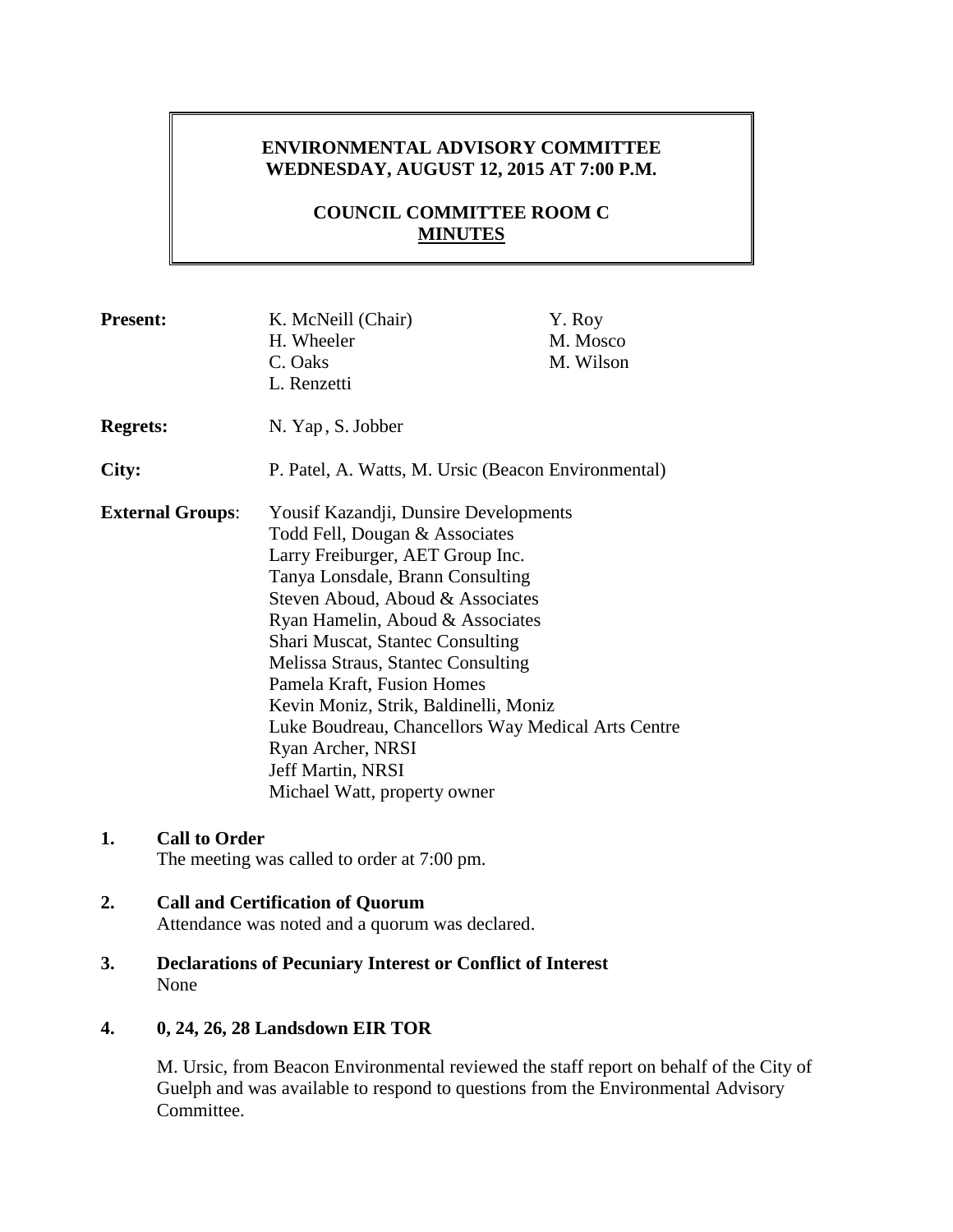No further comments from Dougan & Associates.

General discussion took place and the Environmental Advisory Committee noted the following:

- Why is the location of the trail in relation to wetland buffer to be outside the first 15 m "to the greatest extent possible"? M. Ursic responded that there are several constraints related to accommodating the required SWM facilities / measures and working around adjacent property lines that make it challenging to keep the trail in the outer 15 m of the wetland buffer in all locations.
- Has reflective glass on houses been considered to reduce bird collisions? M. Ursic responded that it hasn't been discussed for this development.
- The infiltration galleries are located on private property, and may be difficult to maintain. Dunsire Developments responded that the property owners will be notified of the infiltration gallery, that it is a part of draft plan conditions, and will be documented through the Condo registration.

The Environmental Advisory Committee went into committee to discuss a motion.

Moved by C. Oakes and seconded by H. Wheeler

"That the Environmental Advisory Committee accept the Environmental Implementation Report (EIR) for Lots 0, 24, 26 and 28 Landsdown Drive prepared by Dougan and Associates (July 27, 2015) with the following conditions:

That wetland vegetation monitoring for any locally significant species identified for protection or transplanting, and invasive species management activities is included;

That tree compensation be 3:1 for all trees requiring compensation outside the cultural plantation, and an area-based compensation (10 m2:1) for the cultural plantation, as outlined in the 2nd EIS Addendum to the City;

That post-construction monitoring for erosion and sediment control be extended for approximately two years; and

That interpretive signs include information about the key sensitivities of the adjacent wetland, as well as the role of the infiltration galleries (and possibly other SWM measures) in helping to protect the wetland."

> **Motion Carried -Unanimous-**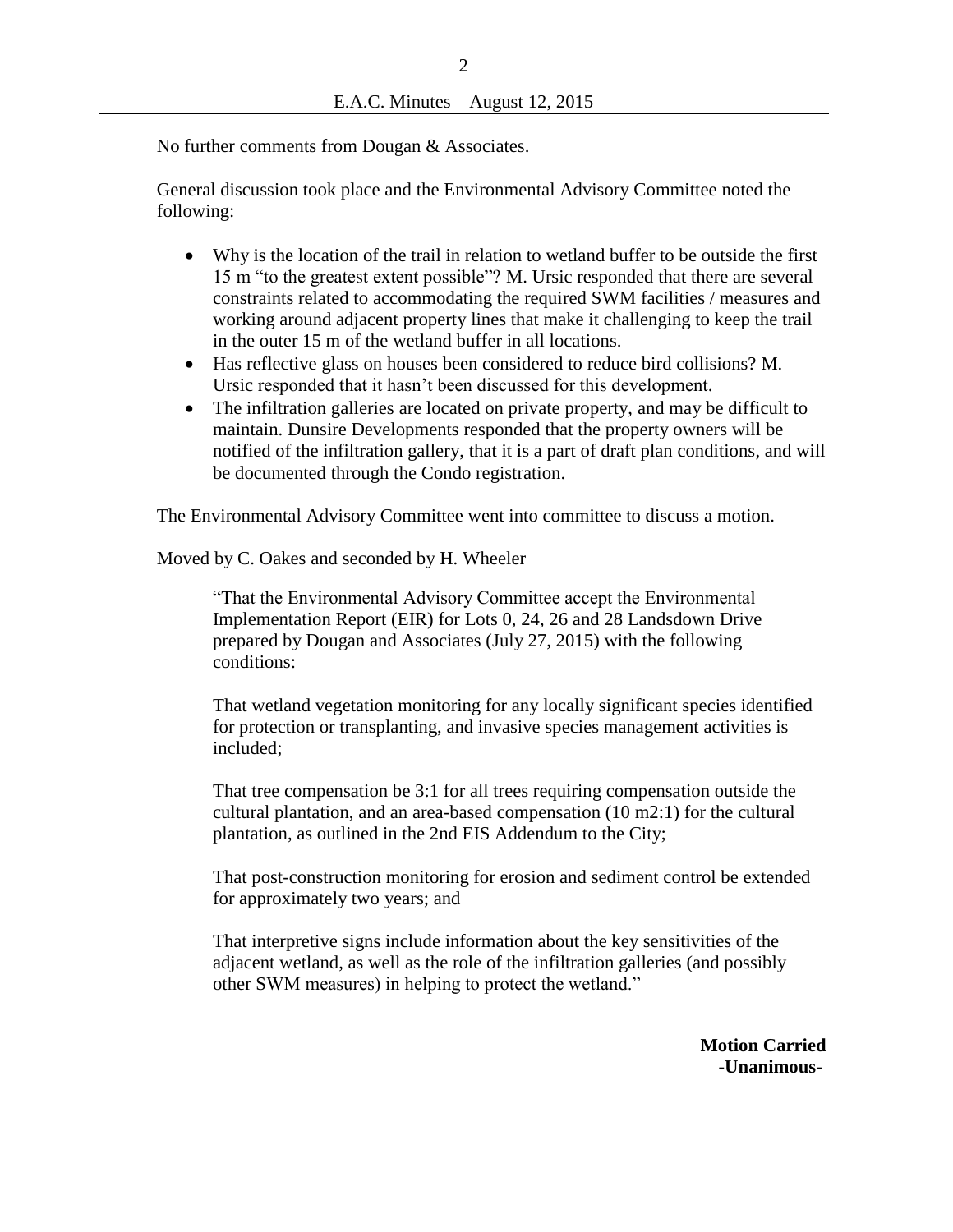## **5. 200 Chancellors Way EIS**

P. Patel, Environmental Planner with the City of Guelph, reviewed the staff report and was available to answer questions from the Environmental Advisory Committee.

R. Hamelin from Aboud & Associates provided a background of the application and commented on various concerns outlined in the staff report.

T. Lonsdale from Braun Consulting discussed the history of the pathway and indicated that Chancellors Way is a private road. The pathway is not considered a trail, it's a private walkway. The upper walkway will be closed off and lower walkway will be opened up bringing people out to Chancellors Way.

General discussion took place around the new walkway and blocking off the old walkway.

Comments from EAC Committee:

- Clarification that tree 647 will be kept
- Discussion about snow storage area
- Strongly encourage LID technologies to help facilitate SWM

The Environmental Advisory Committee went into Committee to discuss a motion.

Moved by L. Renzetti and seconded by C. Oakes

"That the Environmental Advisory Committee conditionally support the Scoped Environmental Impact Study prepared by Aboud & Associates Inc. for 200 Chancellors Way subject to the following:

That an EIS Addendum is provided to the satisfaction of the City Staff which includes:

- A revised buffer analysis and associated mapping which protects all hedgerow trees (adjacent to the Significant Woodland) and provides sufficient tree protection zone for all edge trees to avoid future liability and safety issue from future dieback of these trees post-development;
- Review of Grading Plan, Functional Servicing Report and all associated drawings and documents and reflects any changes to the conclusion of 'no negative impacts' to the Significant Woodland and associated buffers;
- That the EIS Addendum note that the trail construction timing will allow it to open by the time the existing trail is closed; and
- That the landscape/restoration plan within the buffer area ensures entry through this area is discouraged.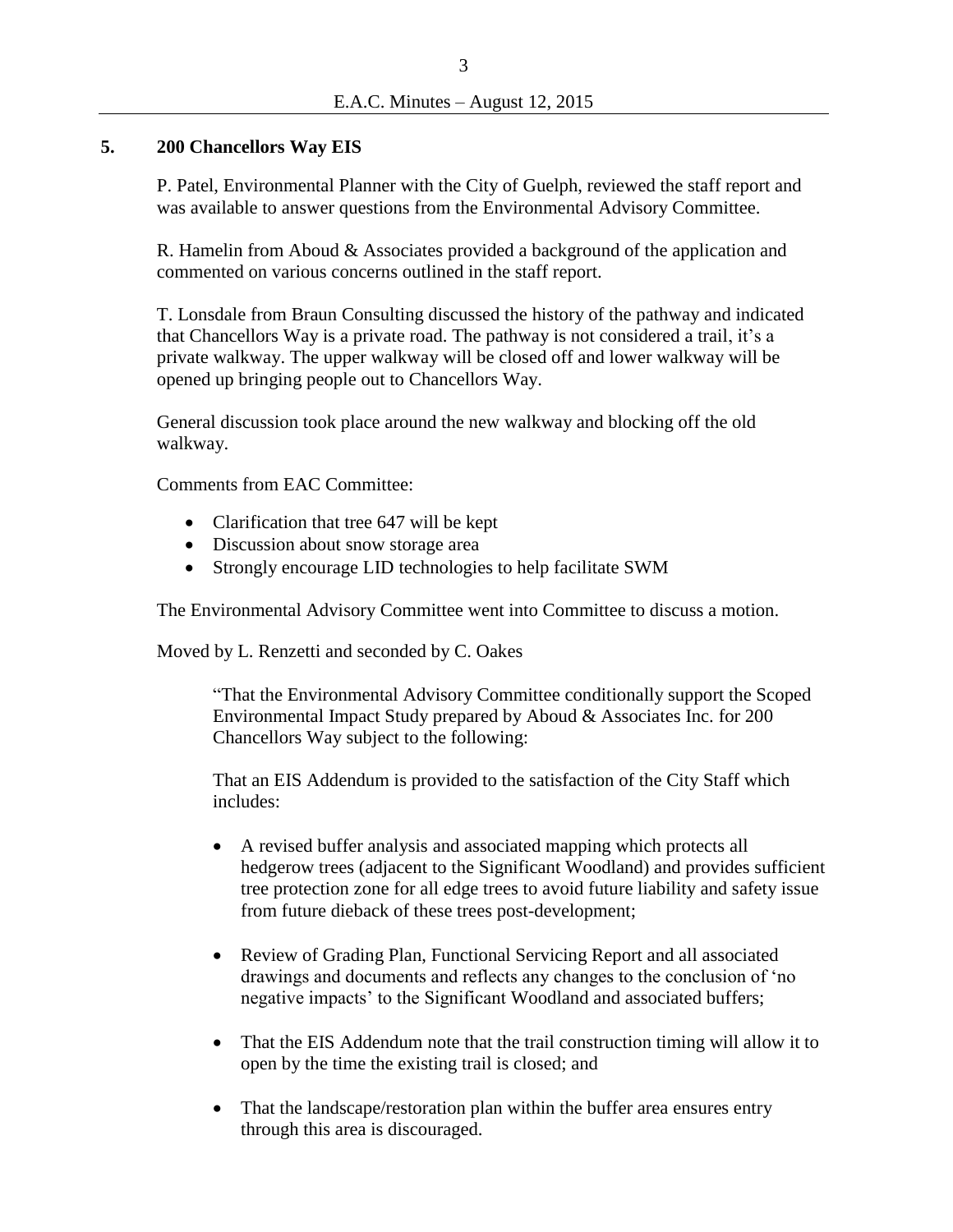#### AND

That an Environmental Implementation Report including but not limited to the following is prepared prior to site plan, tree permit and/or site alteration permit applications to the satisfaction of the City Staff and EAC:

- Details of Buffer Enhancement, Edge Management and Invasive Species Management in consideration of the detailed grading plan, Erosion and Sediment Control Plan and other construction drawings. This should include restoration landscape plans including any required clean up or debris removal and invasive species management;
- Details of Monitoring Plan and Approach including but not limited to buffer enhancement, edge management, invasive species management, construction and post-construction monitoring;
- Hanlon Creek Subwatershed Studies recommendations for lot level infiltration practices & vegetative best management practices which promote natural as opposed to structural infiltration be explored as part of the EIR and be integrated through the review of the detailed engineering submissions;
- Consider how buffer will be protected from encroachment;
- A Detailed Erosion and Sediment Control Plan supported by an Erosion and Sediment Control Report in accordance with the GRCA adopted Erosion and Sediment Control Guideline for Urban Construction (2006);

#### AND

That the TOR of the EIR is submitted prior to the EIR submission to the satisfaction of City Staff and that the EIR is submitted to the satisfaction of EAC and City Staff."

> **Motion Carried -Unanimous-**

#### **6. Kortright Phase 4 EIR Addendum TOR**

Y. Roy declared a conflict of interest.

P. Patel, Environmental Planner with the City of Guelph, reviewed the staff report and was available to answer questions from the Environmental Advisory Committee.

S. Muscat from Stantec Consulting provided a brief background on the application and outlined various concerns in the staff report: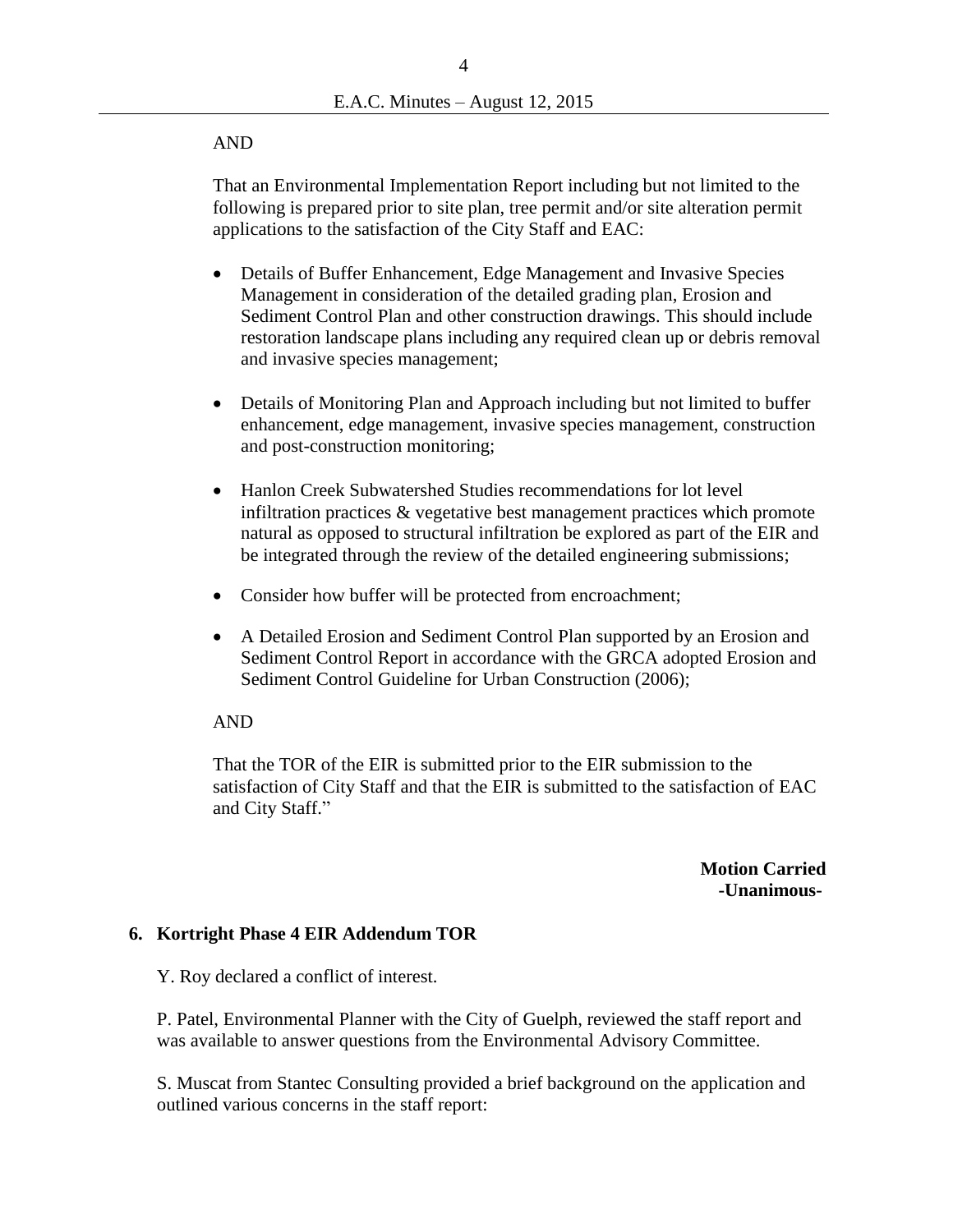- Policy requirements related to conformity to the current Provincial Policy Statement (2014).
- Assessment of changes was not required previously; assessment was already undertaken as part of the original draft plan of subdivision.
- FOC2-2 was assessed as part of the original application and was originally accepted by the City and the GRCA.
- An impact assessment is an EIS requirement not EIR. Draft plan hasn't changed and the development concept hasn't changed so this shouldn't be required.
- Additional monitoring can be added.
- Preservation of existing woodland should have already been dealt with in original submission.

Comments from EAC Committee:

The Environmental Advisory Committee went into Committee to discuss a motion.

Moved by M. Wilson and seconded by H. Wheeler

"That the Environmental Advisory Committee conditionally support the Terms of Reference for the Environmental Implementation Report prepared by Stantec Consulting Ltd. with the following motion:

That a revised EIR TOR be submitted to the satisfaction of the City Environmental Planner addressing the following conditions:

- That the EIR TOR be revised so that the proposed outline of the report matches with the Table of Contents;
- That updates to the policy requirements including conformity to the 2014 PPS policies and consideration and regard for the City of Guelph's 2014 Official Plan policies be provided under a new sub-section 1.6 Policy Conformance Requirements.
	- o Draft Plan for the site was approved after 2014 PPS came into effect.
	- o EAC suggests that the significance of the woodland FOC2-2 which is contiguous with the previously staked Significant Woodland and Significant Wildlife Habitat be revised to reflect the existing conditions and functions.
	- o EAC suggests that a serious consideration of preservation of existing woodland such as FOC2-2 which is contiguous with the Significant Woodland and Significant Wildlife Habitat feature and the hedgerow south of the property be addressed as part of the EIR.
- That Section 3 Proposed Development be revised to include separate subsection on Stormwater Management Plan with a summary and updates to Stormwater Management Criteria and approach, grading and post development drainage patterns, quality control, LID options, peak flow control and centralized infiltration, water balance and erosion and sediment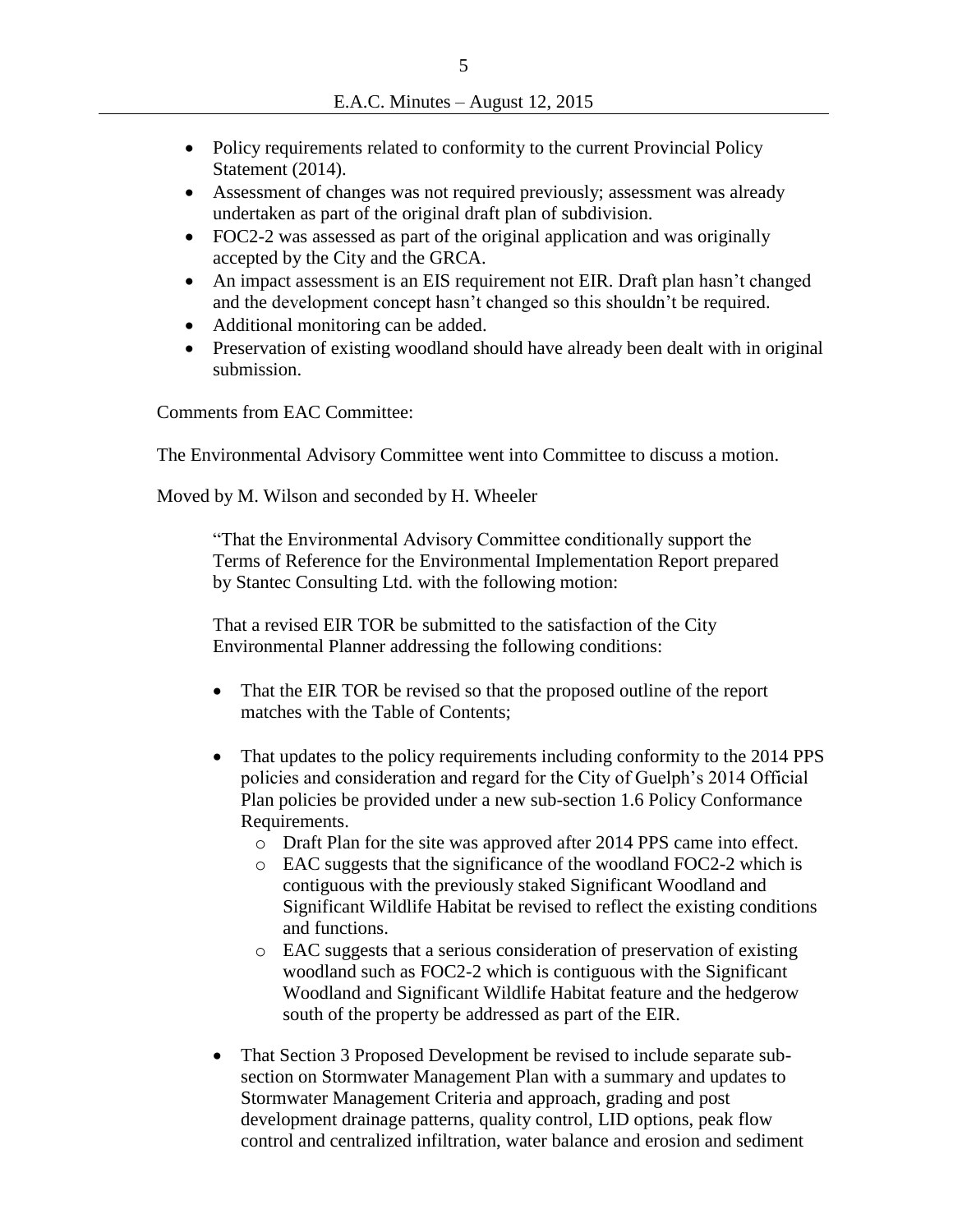control plan & report in accordance with Erosion and Sediment Control Guideline for Urban Construction (2006);

- That Section 3.3 be revised to Site Grading and Drainage Plan;
- That Section 3.4 Trails be revised to provide clarification that the detailed trail plans be supported by an analysis confirming no negative impacts to the Natural Heritage System;
- That a separate section be included to provide updates with regards to impacts associated with Trails, Road, Stormwater Management Facilities, and Other, specific to vegetation, wildlife and wildlife habitat, and the Natural Heritage System designations through the study area;
- That the Section on Mitigation of Potential Impacts be revised to 'Conservation and Management Measures.' Further that this Section include the following:
	- o Sub-section on Restoration, Enhancement and Buffer Management Plan be included, along with details on edge management for the woodlands and details on wildlife crossing locations and construction details.
	- o Sub-section on Stormwater Management Facility be included.
	- o That environmental education signage locations and construction details be provided as part of the Landscape Plan.
	- o Subsection Access Control/Fencing be revised specifying buffer plantings and property demarcation fence will be used for private lots abutting public open space and details illustrating the fence locations, construction detail and buffer plantings will be submitted as part of the EIR.
	- o Sub-section Erosion and Sediment Control Plan provide summary based on description under Stormwater Management Plan subsection under Section 3.
- That a separate section for monitoring including compliance and performance monitoring be included along with any updates as necessary. That a template for Erosion and Sediment Control Inspection report be submitted as part of this section;
- That a spreadsheet with a list of all commitments including but not limited to suggested recommendations, mitigation measures, compensation, restoration and enhancement and monitoring elements be submitted as part of the EIR;
- That trail plans be added to the list of appendices;
- That impacted trees be compensated at 3:1 within the buffers and/or adjacent areas to the Natural Heritage System (NHS) to enhance the ecological function and/or attain a net ecological gain to the NHS;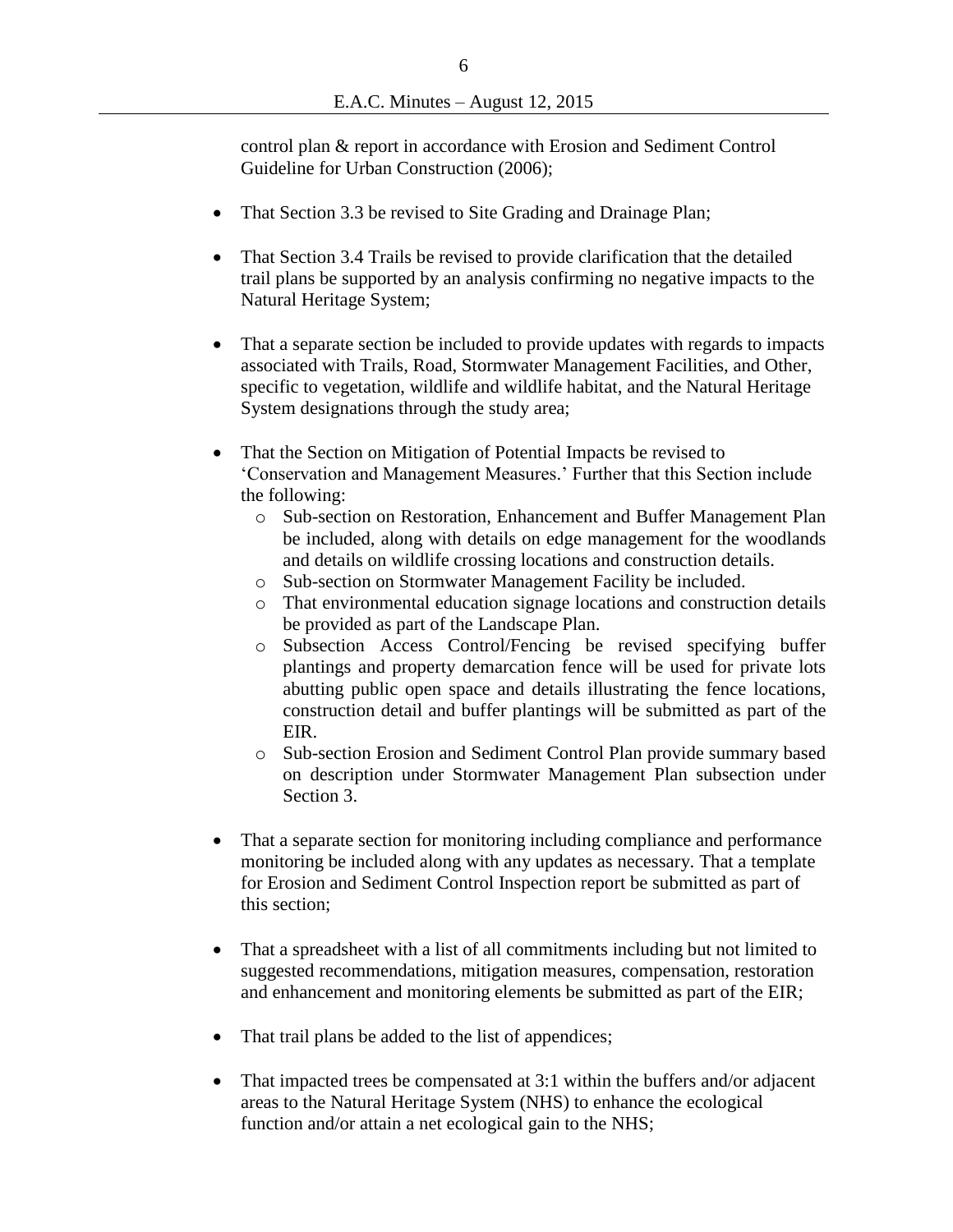AND

That comments from GRCA on the Kortright Phase 4 EIR Addendum TOR be addressed prior to the submission of the EIR Addendum."

> **Motion Carried - 6 in favour, 1 abstained-**

## **7. 60 Arkell Road (Gallery Towns) EIR TOR**

P. Patel, Environmental Planner with the City of Guelph, reviewed the staff report and was available to answer questions from the Environmental Advisory Committee.

R. Archer from NRSI had no objections to the staff report and provided clarification related to GRCA comments.

The Environment Advisory Committee went into Committee to discuss a motion.

Moved by C. Oakes and seconded H. Wheeler

"That the Environmental Advisory Committee accept the Terms of Reference for the Environmental Implementation Report prepared by NRSI (June 29, 2015) with the following conditions:

- That GRCA comments for the EIR TOR be addressed to the satisfaction of GRCA;
- That the design of the trail layout as required by Parks Planning supported by mitigation measures and an analysis confirming no impacts to the Natural Heritage System be included as part of the refined trail layout for the EIR submission as per June 2015 EAC motion;
- That detailed analysis of the impacts associated with the refined trail layout integrate the spring and summer inventory, and the tree inventory and preservation plan, and include a figure showing all sensitive plant species, wildlife and wildlife habitat within 25 m of the refined trail layout;
- That pre-treatment directly upstream of bio-retention units be considered through the detailed design, and the necessary field investigations to test the effectiveness of the proposed LID measures be undertaken as part of the EIR;
- That a template for Erosion and Sediment Control Inspection Report be submitted as part of the Monitoring Section of the EIR;
- That a spreadsheet with a list of all commitments including but not limited to suggested recommendations, mitigation measures, compensation, restoration and enhancement and monitoring elements be submitted as part of the EIR;
- That additional need for 10 year and 15 year performance and effectiveness monitoring be explored through the EIR;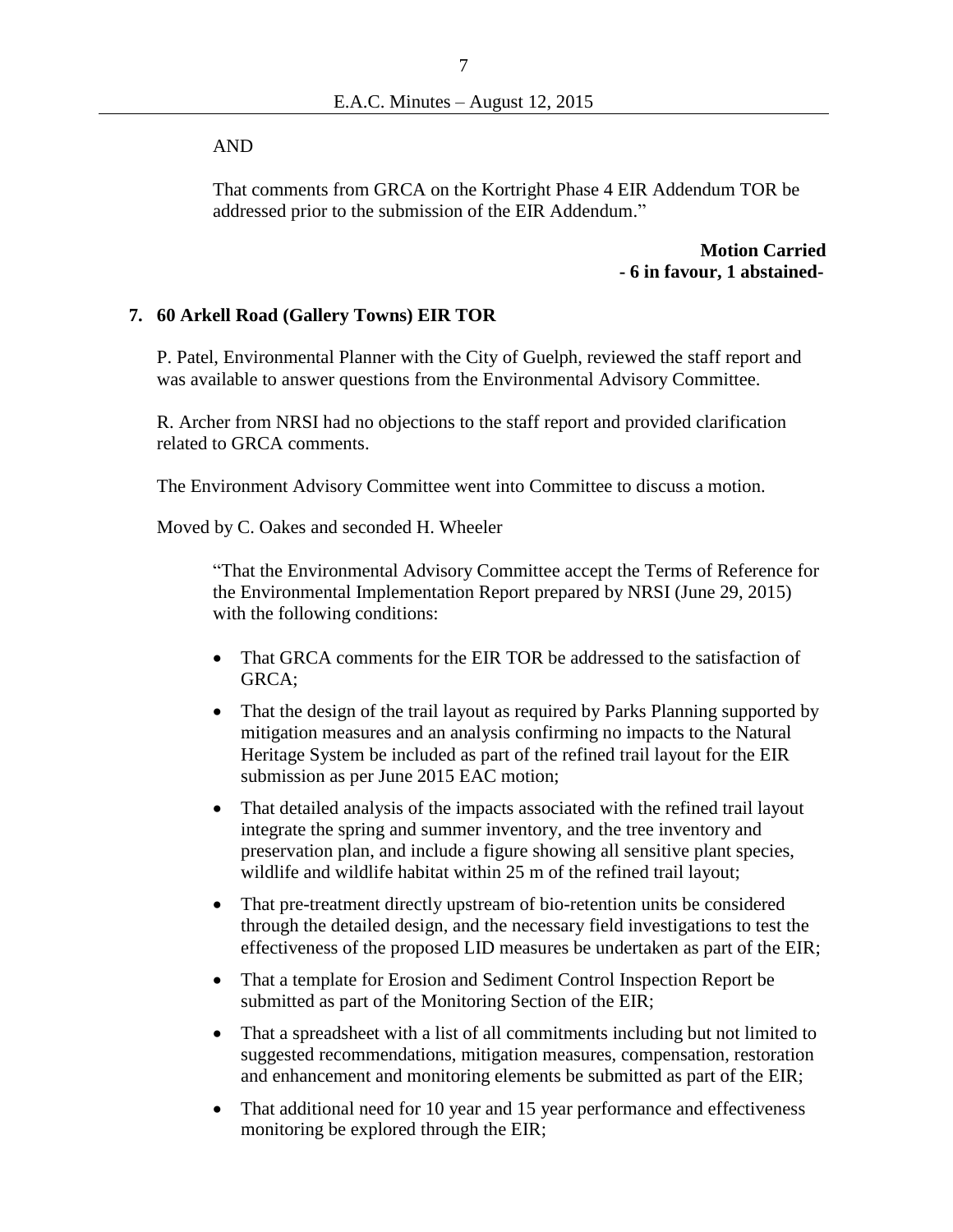- That contingency measures assuming potential die-back of transplanted specimens be provided with consideration of seed collection and contract growing as an option;
- That inspection of restoration plantings be undertaken during each of the 2 years of the warranty period preferably in fall;
- That permanent sub-plots be used for monitoring, and that ELC survey of the permanent 10 x 10 m plots be considered during each monitoring event and be included as part of the monitoring report; and
- That post-construction monitoring be revised to 3 years and begin at 95% build-out and following stabilization as required under the Erosion and Sediment Control Inspection and Monitoring."

 **Motion Carried -Unanimous-**

Motion to extend meeting past 10:00 p.m.

Moved by Y. Roy and seconded L. Renzetti

**Motion Carried -Unanimous-**

## **8. 1888 Gordon (Tricar) EIS TOR**

P. Patel, Environmental Planner with the City of Guelph, reviewed the staff report and was available to answer questions from the Environmental Advisory Committee.

AET provided no further comments.

General discussion took place and the Environmental Advisory Committee noted the following:

- Questioned why they are receiving a development application when a secondary plan is starting in this area. Planning Staff to provide clarification to EAC.
- Comments on protection of the wetland.

The Environmental Advisory Committee went into Committee to discuss a motion.

Moved by M. Mosco and seconded M. Wilson

"That the Environmental Advisory Committee defers the Terms of Reference for an Environmental Impact Study prepared by AET for 1888 Gordon St, until clarification has been provided from the City on how the planning process informs development within the Secondary Plan area;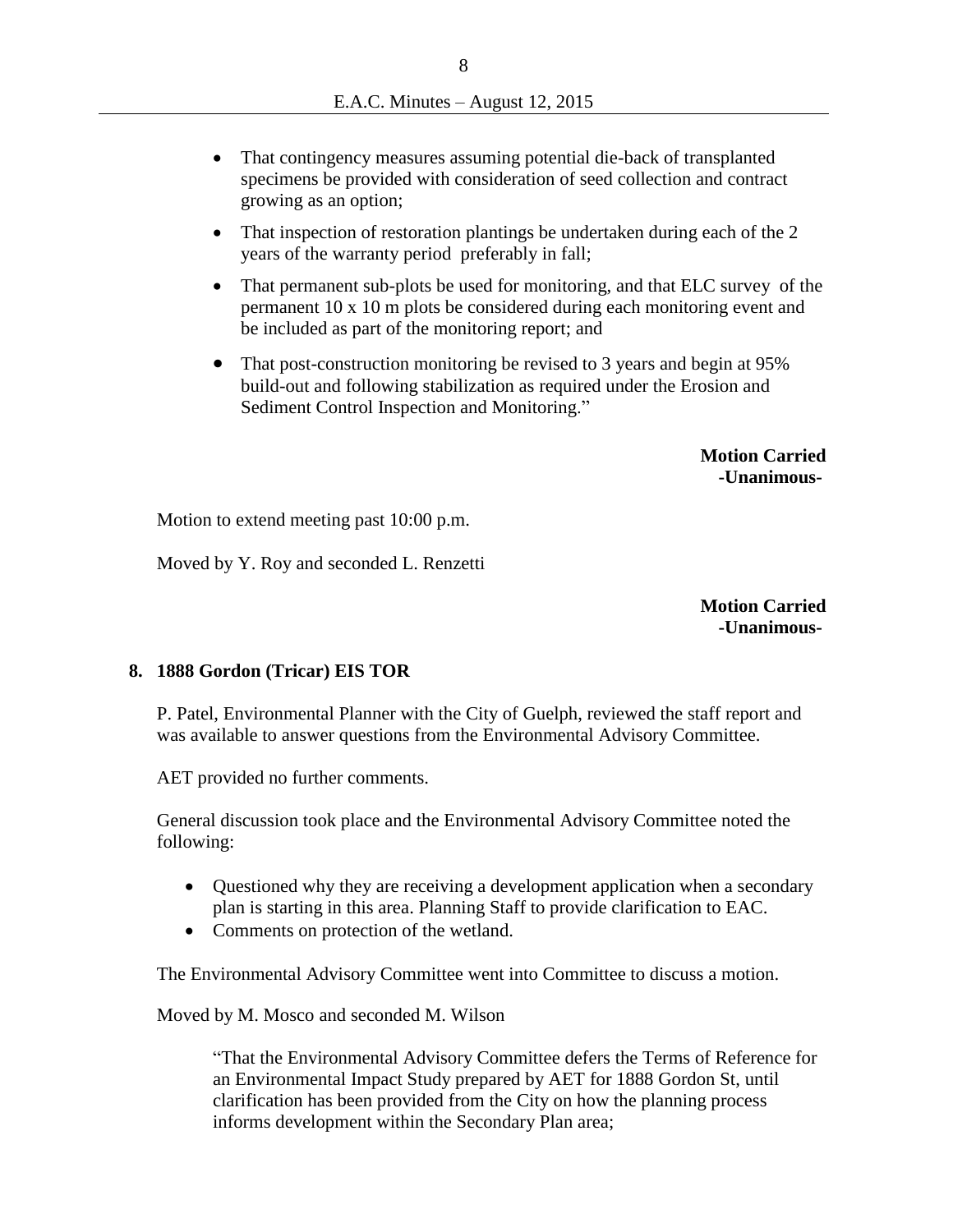## AND

That a revised EIS TOR is resubmitted which:

- Address whether or not the wetland on site is part of the Halls Pond PSW Complex (with commitment to use continuous data loggers), and clarifies the classification of the wetland under OPA 42 as part of Guelph's Natural Heritage System;
- Includes a screening of existing and potential SWH and Habitat for Significant Species;
- Includes a program for field studies to assess for SWH and Habitat for Significant Species that includes detailed field methodologies based on the completed screening and 3-season vegetation survey;
- Identifies whether any additional field work is required in order to satisfy Endangered Species Act requirements pertaining to Species At Risk;
- Identifies that a Tree Inventory is required as part of an EIS and includes details regarding the proposed Tree Inventory;
- Includes a section to analyze and address all policy requirements; and
- Within Section 8) Description of the Proposed Development, please ensure that any infrastructure (including SWM, LID technologies with an emphasis on Vegetated BMP) that is part of the proposed development is included within the description, and that it is equally included in Sections 7, 9 and 10 as applicable."

 **Motion Carried -Unanimous-**

# **9. Approval of Minutes from July 8, 2015**

Moved by M. Wilson and seconded by Y. Roy

"To accept the minutes as amended."

**Motion Carried 5 in favour, 2 abstained**

## **10. Correspondence & Information**

## **11. Other Business**

- P. Patel distributed material for October's meeting
- September meeting applications-Harts Farm and 55 Cityview
- **12. Next Meeting-** September 9, 2015